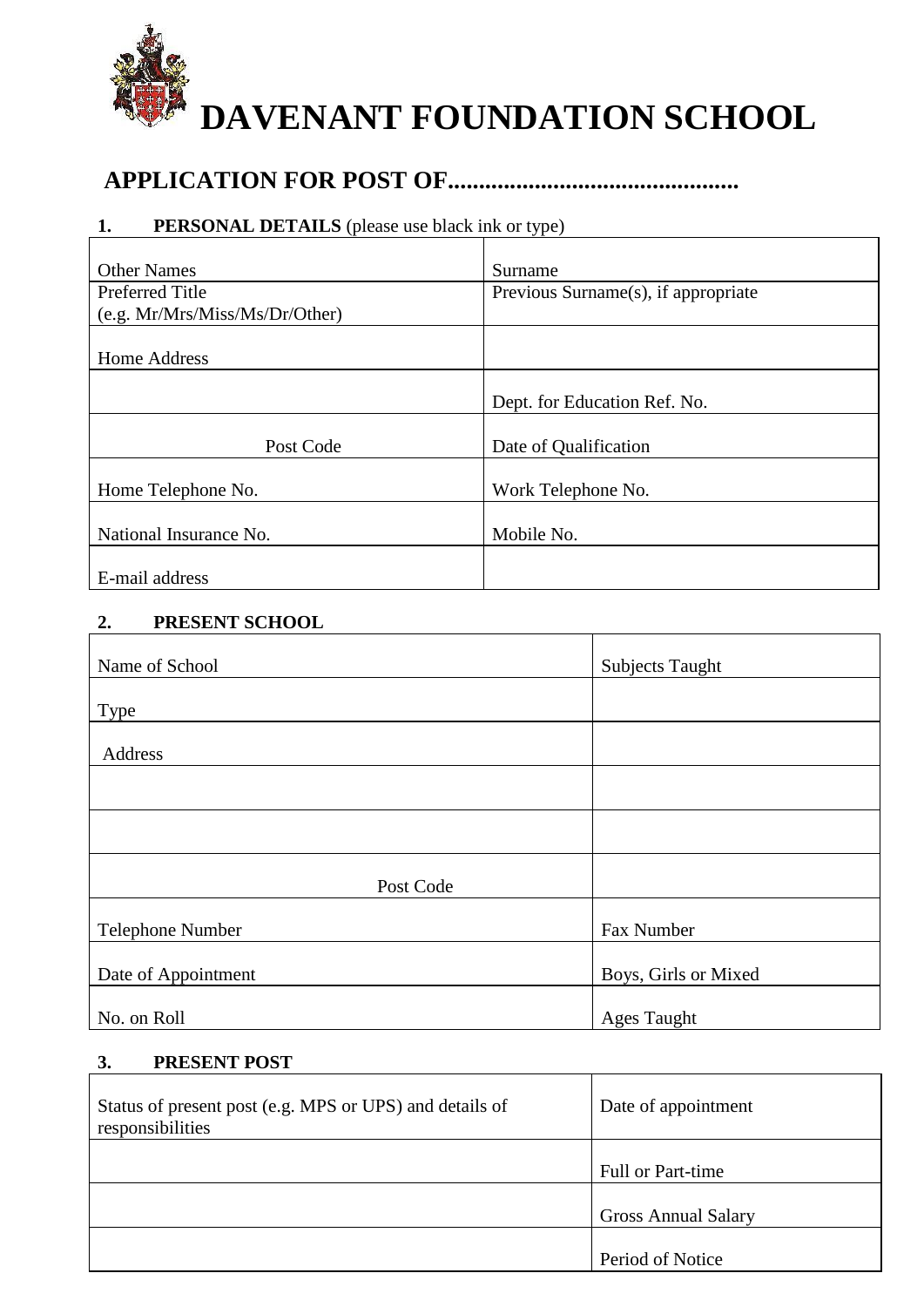| −.<br>I REVIOUS TEAUTHING EXITERATIVE (in Unonological order) |       |    |            |             |        |           |          |
|---------------------------------------------------------------|-------|----|------------|-------------|--------|-----------|----------|
| Name(s) and Type of                                           | Dates |    | Post Held  | No. on Roll | Ages   | F/T       | Subjects |
| School(s)                                                     |       |    | and Scale  | Boys, Girls | Taught | <b>or</b> | Taught   |
| Reason for Leaving                                            | From  | To | MPS or UPS | or Mixed    |        | P/T       |          |
|                                                               |       |    |            |             |        |           |          |
|                                                               |       |    |            |             |        |           |          |
|                                                               |       |    |            |             |        |           |          |
|                                                               |       |    |            |             |        |           |          |
|                                                               |       |    |            |             |        |           |          |
|                                                               |       |    |            |             |        |           |          |
|                                                               |       |    |            |             |        |           |          |
|                                                               |       |    |            |             |        |           |          |
|                                                               |       |    |            |             |        |           |          |
|                                                               |       |    |            |             |        |           |          |
|                                                               |       |    |            |             |        |           |          |
|                                                               |       |    |            |             |        |           |          |
|                                                               |       |    |            |             |        |           |          |
|                                                               |       |    |            |             |        |           |          |
|                                                               |       |    |            |             |        |           |          |
|                                                               |       |    |            |             |        |           |          |
|                                                               |       |    |            |             |        |           |          |
|                                                               |       |    |            |             |        |           |          |
|                                                               |       |    |            |             |        |           |          |

# **4. PREVIOUS TEACHING EXPERIENCE (**in chronological order)

## **5. PERSONAL EDUCATION**

| Name(s) and type of Secondary<br>School(s) |      | Dates |                              | Qualifications gained |      |
|--------------------------------------------|------|-------|------------------------------|-----------------------|------|
|                                            | From | To    | Subject (including<br>level) | Grade                 | Date |
|                                            |      |       |                              |                       |      |
|                                            |      |       |                              |                       |      |
|                                            |      |       |                              |                       |      |
|                                            |      |       |                              |                       |      |
|                                            |      |       |                              |                       |      |

|                               | Dates |    |       |                   |        | Qualifications gained |  |  |
|-------------------------------|-------|----|-------|-------------------|--------|-----------------------|--|--|
| Name(s) of University/College | From  | To | Full/ | Title and Subject | Class/ | Date                  |  |  |
|                               |       |    | P.T.  |                   | Grade  |                       |  |  |
|                               |       |    |       |                   |        |                       |  |  |
|                               |       |    |       |                   |        |                       |  |  |
|                               |       |    |       |                   |        |                       |  |  |
|                               |       |    |       |                   |        |                       |  |  |
|                               |       |    |       |                   |        |                       |  |  |
|                               |       |    |       |                   |        |                       |  |  |
|                               |       |    |       |                   |        |                       |  |  |
|                               |       |    |       |                   |        |                       |  |  |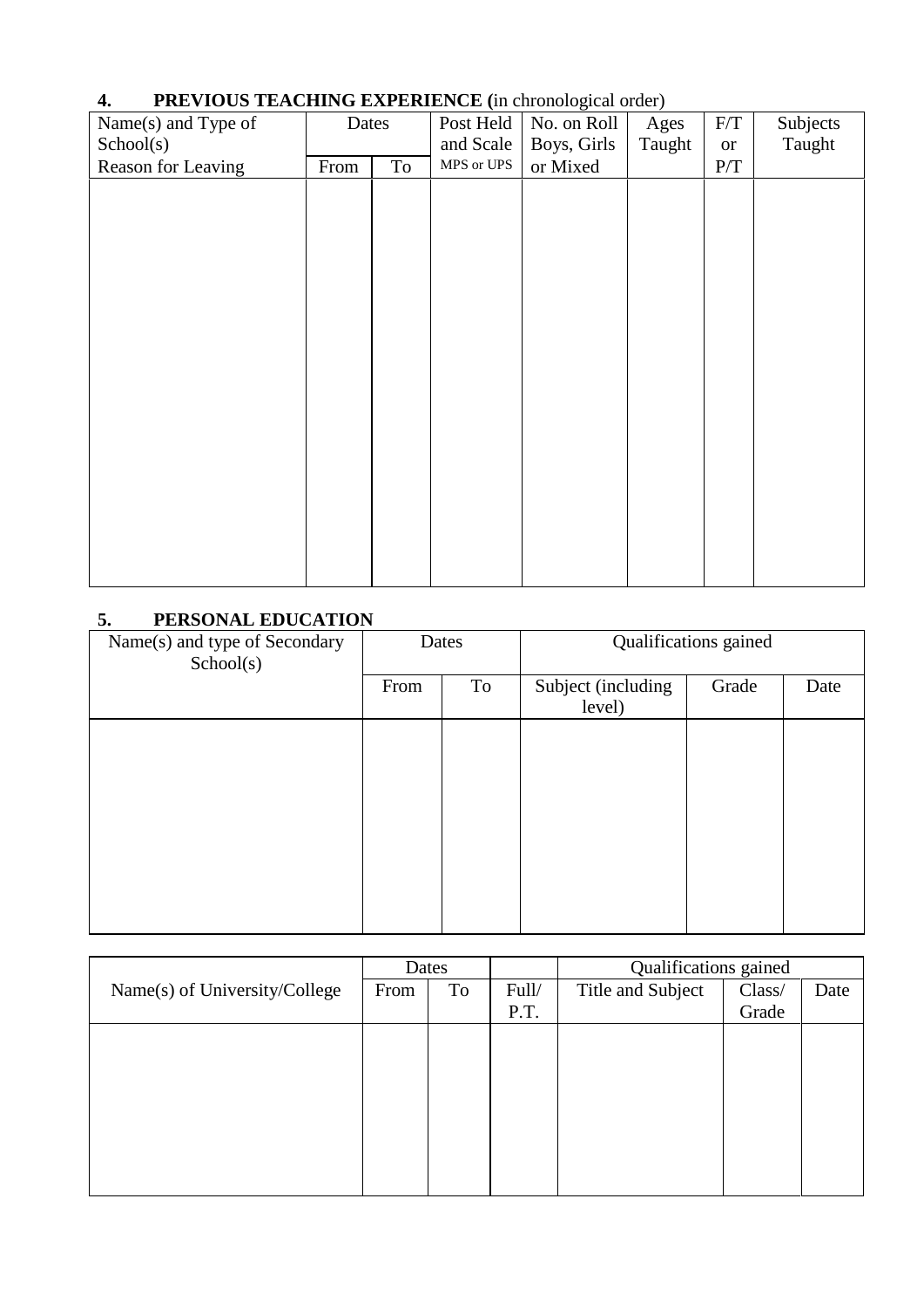## **6. OTHER WORK EXPERIENCE**

|                               |                     |      |   |   |    | F/T           |
|-------------------------------|---------------------|------|---|---|----|---------------|
| Name and Address of Employers | Detail of Post Held | From |   |   | To | <sub>or</sub> |
|                               |                     | M    | Y | M | Y  | P/T           |
|                               |                     |      |   |   |    |               |
|                               |                     |      |   |   |    |               |
|                               |                     |      |   |   |    |               |
|                               |                     |      |   |   |    |               |
|                               |                     |      |   |   |    |               |
|                               |                     |      |   |   |    |               |
|                               |                     |      |   |   |    |               |
|                               |                     |      |   |   |    |               |

## **7. OTHER QUALIFICATIONS**

| Institution/Professional Body | Qualifications | Year | Grade |
|-------------------------------|----------------|------|-------|
|                               |                |      |       |
|                               |                |      |       |
|                               |                |      |       |
|                               |                |      |       |
|                               |                |      |       |
|                               |                |      |       |
|                               |                |      |       |
|                               |                |      |       |

## **8. COURSES ATTENDED - relevant to this post (within the last 3 years)**

| Title | <b>Organising Body</b> | Date | Duration |
|-------|------------------------|------|----------|
|       |                        |      |          |
|       |                        |      |          |
|       |                        |      |          |
|       |                        |      |          |
|       |                        |      |          |
|       |                        |      |          |
|       |                        |      |          |
|       |                        |      |          |

## **9. MEMBERSHIPS, INVOLVEMENT WITH VOLUNTARY BODIES**

| Dates |  |
|-------|--|
| From  |  |
|       |  |
|       |  |
|       |  |
|       |  |
|       |  |

## **10. HOBBIES AND INTERESTS**